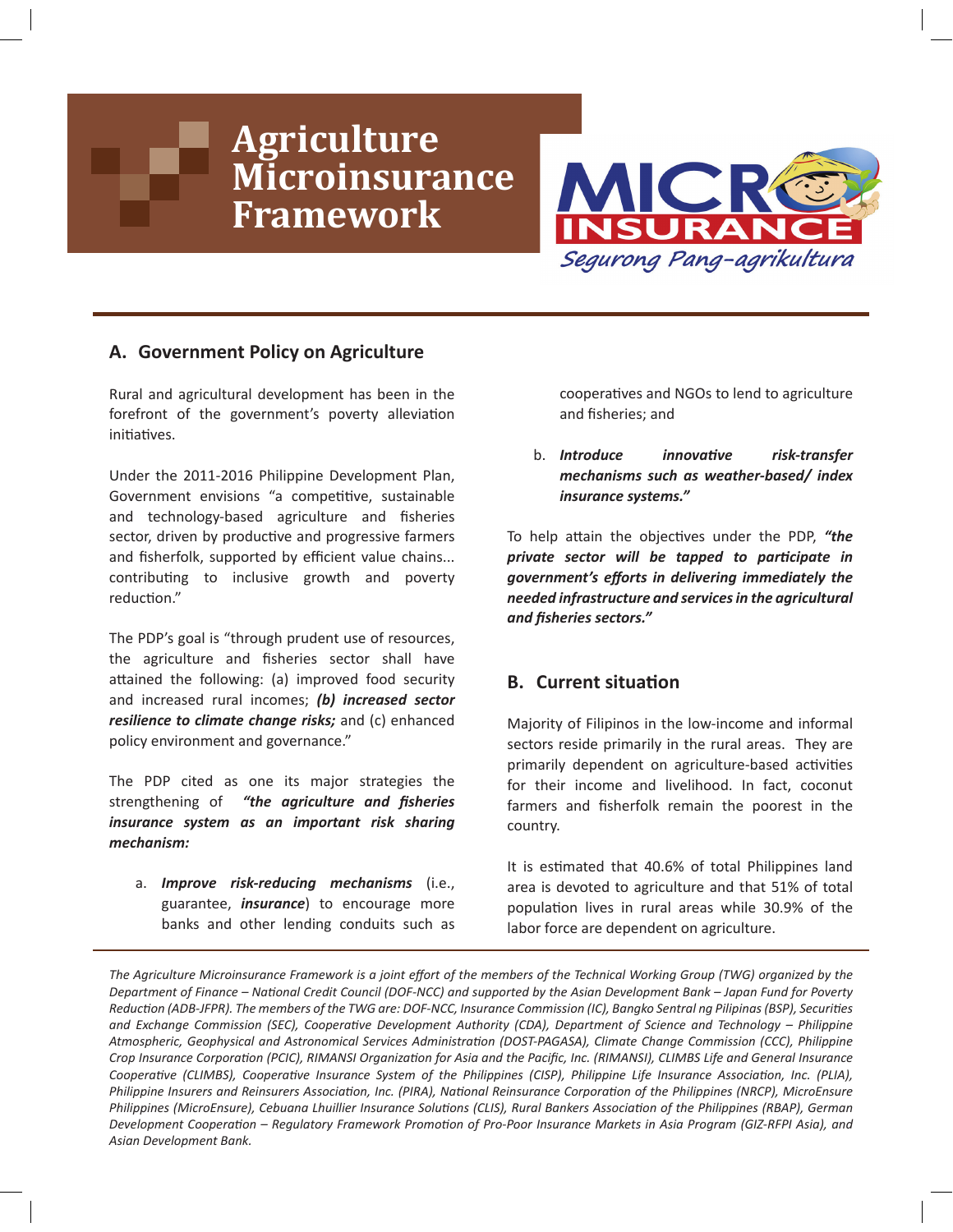As clearly stated in the PDP, "the resiliency of the country's agriculture sector is threatened by climate change and extreme weather events. Damage to rural infrastructure and losses to crops, livestock and fshing grounds... are a few emerging problems that should be dealt expediently."

Compared to other sectors of the economy, agriculture remains very vulnerable to climate change particularly to the increasing frequency and intensity of typhoons.

For the years 2012 to 2014, the agriculture sector suffered huge losses - PhP 26.53 billion in 2012 caused by Typhoon Pablo; PhP 20.26 billion in 2013 due to Typhoon Yolanda; and PhP 6.34 billion in 2014 because of Typhoon Glenda. [Source: NDRRMC Reports, 2012-2014].

However, the experience of typhoon Haiyan (Yolanda) in 2013 demonstrated that microinsurance can be an effective means in providing relief to over 120,000 affected families.<sup>1</sup>

Philippine Crop Insurance Corporation's (PCIC) penetraton rate in 2012 is at 4% or 311,388 Small Farmers and Fisherfolks (SFF) and in 2013, 8% or 732,654 SFFs.

Thus, there is urgent need to encourage publicprivate sector partnership in promoting the delivery of a broader and deeper microinsurance coverage to majority of those in the agriculture sector that do not have any risk protection coverage at all.

# **C. Vision: Relevant, Responsive and Afordable Microinsurance**

The vision is to promote and encourage the provision of agriculture microinsurance products and services

(MicroAgri) that are simple, affordable and accessible to the vast majority of the population dependent on agriculture through efficient and effective partnership arrangements between the public and private sectors.

## **D. Objectves of the Framework**

The MicroAgri framework shall provide a policy and regulatory environment that will:

- a. Provide clear-cut policy on MicroAgri to encourage the Government and private sector microinsurance providers to innovate and design products tailor-fitted to the needs of agricultural clients; and
- b. Clarify and delineate the roles and functions of the Government and microinsurance providers, regular agents, general agents, brokers, and other stakeholders in the delivery of MicroAgri.

## **E. Strategies to be pursued**

To ensure that the vision and objectives of the enhanced framework are realized, the following major strategies are undertaken:

- a. Development of clear policies that will guide the development and design of MicroAgri in particular parametric-based products;
- b. Formulation of guidelines on MicroAgri to encourage microinsurance providers to make available new and better products; and
- c. Ensure that clients are well informed of the product and their rights and privileges.

<sup>1</sup> Reference to the GIZ-MiN Yolanda study report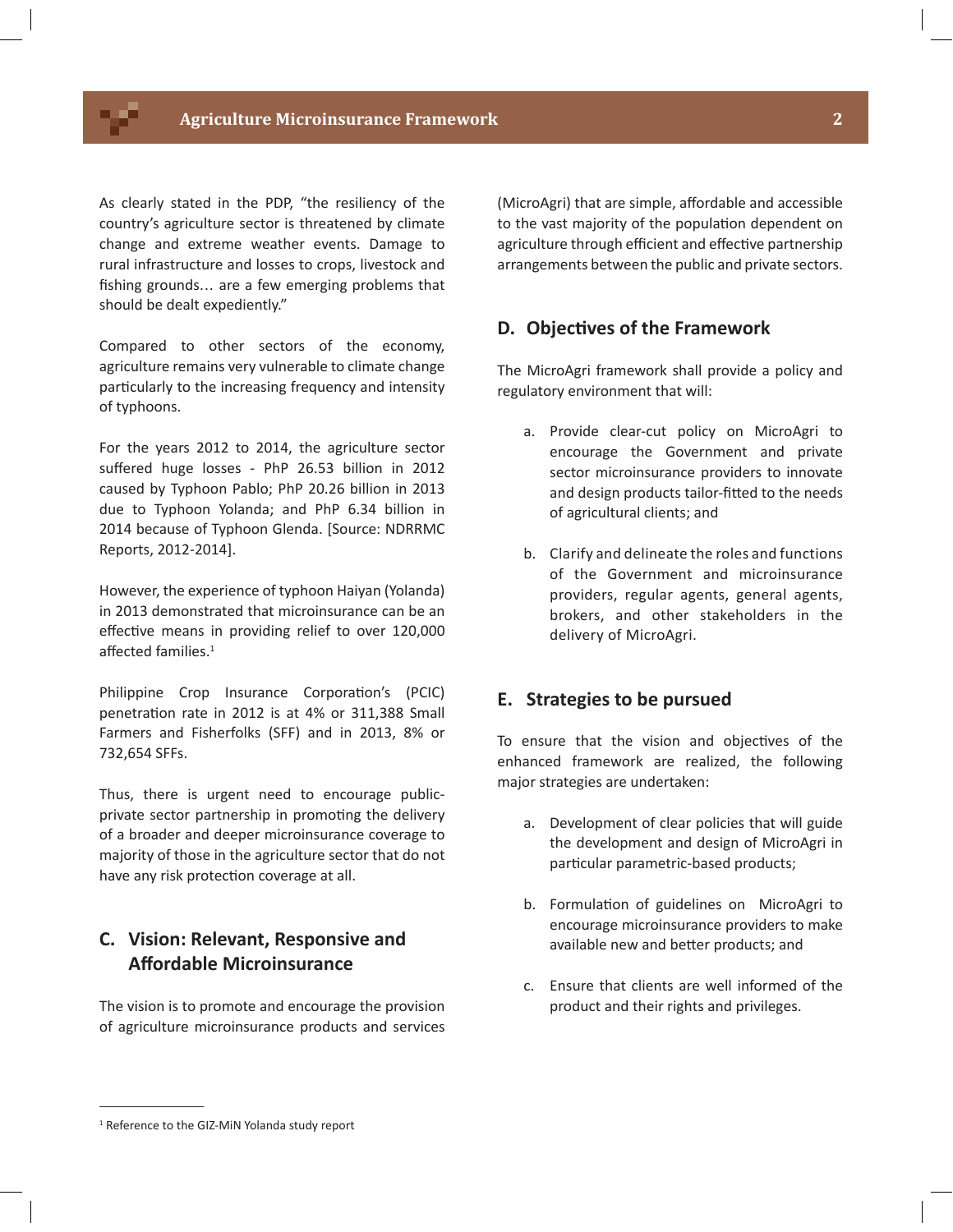## **F. Scope of the Framework**

This Framework addresses the provision of MicroAgri designed to cover the risk protection needs of all stakeholders in the agriculture value chain.

Agriculture refers to the:

- a. Cultivating the soil, planting of basic and high value crops, raising of livestock and poultry, including the harvesting and marketing of such farm products, and other farm activities and practices;
- b. Catching, producing, growing, harvesting, processing, marketing, developing, conserving, and managing of all aquatic resources and fisheries areas;
- c. Establishing, managing, and harvestng of commercial trees such as teak, falcata, and rubber and their derivative products; and
- d. Processing, marketing and distributing raw, semi-processed or finished agricultural, fishery, and forestry products.

## **G. MicroAgri Coverage**

MicroAgri shall refer to both standard indemnitybased and parametric-based microinsurance which may be used to insure all assets and economic activities related to the agriculture, forestry, fisheries, and agro-processing sectors in the Philippines.

a. Standard indemnity-based microinsurance shall refer to microinsurance products that indemnify the insured for all or a portion of actual covered losses incurred when one or more pre-defned events occur within the term specifed in the policy contract.

b. Parametric-based microinsurance or index-based microinsurance shall refer to microinsurance products that indemnify the insured when one or more pre-defned parameters/indices have been breached (triggers or thresholds) within the term specifed in the policy contracts. Instead of indemnification based on actual loss measurement, the beneft amounts are determined by one or more parametric formulae or indices which yield proxy estmates that are correlated to the actual losses.

MicroAgri may be used to insure inputs, crops/ products in their various stages of development, and all types of assets directly related to production, storage, marketing and processing such as rice mills, fish pens, poultry facilities, poultry, animals, machineries, fshing boats, and all types of equipment;

MicroAgri may be designed to protect against perils that can afect all the stages in the value chain, ranging from the pre-production to the final stages such as marketing of finished products.

MicroAgri products and services must conform to the 2010 Regulatory Framework for Microinsurance, the 2015 Enhanced Microinsurance Regulatory Framework, and various microinsurance rules and regulations.

MicroAgri may be purchased by producers, workers employed in the agriculture sector as well as their families, investors, input suppliers, processors, exporters, and all others involved in value chains related to the agriculture.

Events that may be insured include occurrences of drought, frost, hailstorms, typhoons, foods, excess rain, extreme heat, tsunamis, storm surges, earthquakes, volcanic eruptions, landslides, pests and diseases, fres, lightning, tornadoes, sinkholes, and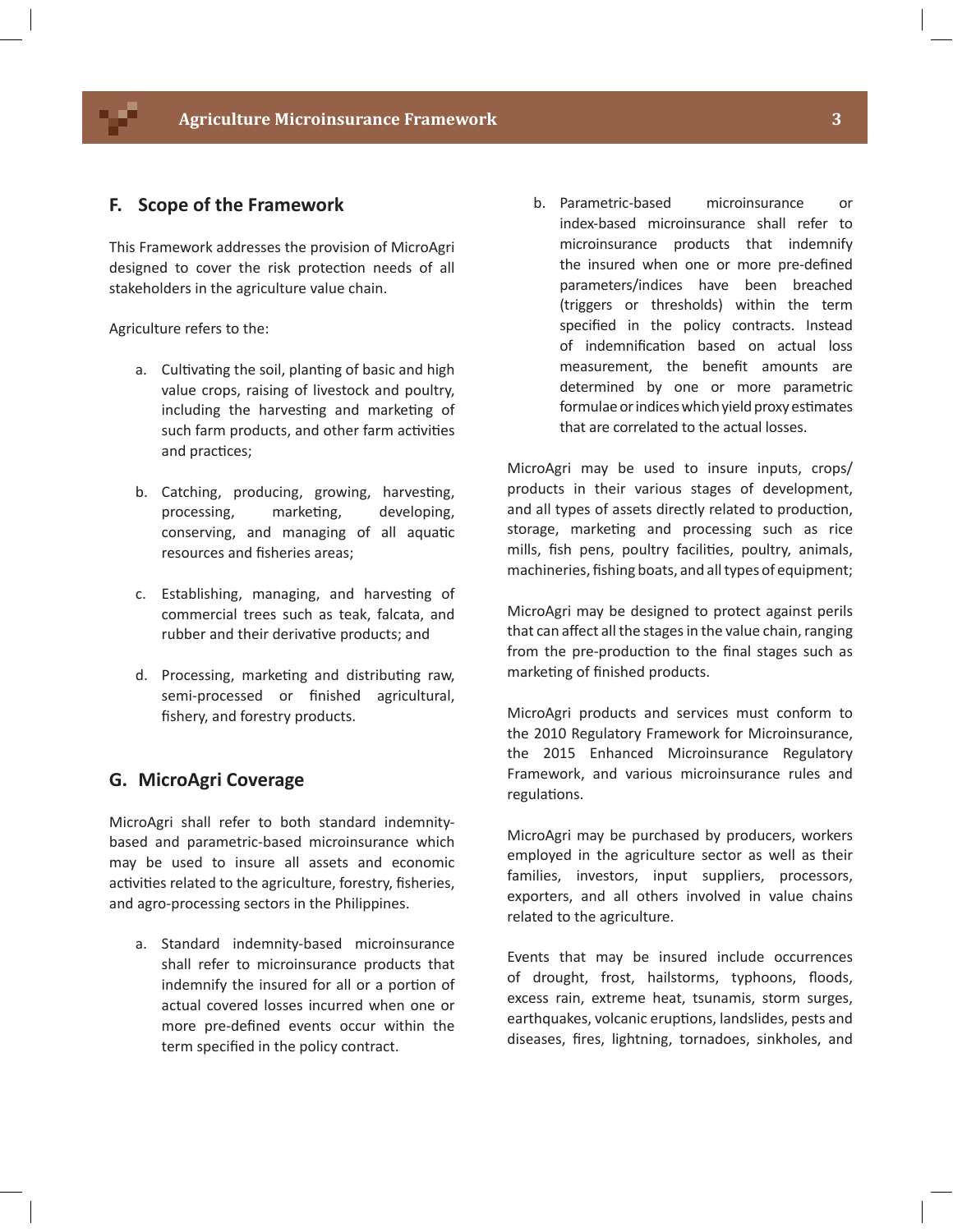such other contingent events that may be identified by the Insurance Commission.

In addition, MicroAgri may cover business interruption of various players in the value chain.

## **H. MicroAgri Provision and Distributon**

Life features of MicroAgri may be provided by duly licensed life insurance companies, mutual beneft associations, and cooperative life insurers while nonlife features may be provided by duly licensed non-life insurance companies.

Accident, health and disability features of MicroAgri may be provided by both life and non-life entities.

MicroAgri may be designed and developed by brokers in behalf of their clients while Microinsurance general agents may assist microinsurance entities in the design of the product.

MicroAgri may be bundled with any other microinsurance product under the regulation of IC.

MicroAgri may be sold through any of the delivery mechanisms as may be allowed by IC.

## **I. Insurable Interest**

Microinsurance providers are required to clearly communicate that only customers with identifiable insurable interest are eligible to purchase MicroAgri products.

The MicroAgri provider may or may not require documentary proof of insurable interest in order to purchase MicroAgri products and services.

The insured needs to provide the information necessary to complete the enrolment forms even without documentary evidence.

Notwithstanding the foregoing, however, the insured in case of individual insurance or the group policy holder in the case of group insurance, shall certify eligibility to avail of the MicroAgri product.

Documentary evidence of insurable interest must, however, be demonstrated in case of a claim. Acceptable documents for evidence of insurable interest may be one or a combination of the following:

- a. Barangay certification
- b. Affidavit of two disinterested persons
- c. Certification or receipts from input suppliers
- d. Certification from local elders in the case of indigenous people
- e. Certification of local religious leaders
- f. Certification from one of the following: Department of Agriculture, Department of Agrarian Reform, Department of Environment and Natural Resources, Department of Interior and Local Government
- g. Other substtute documents acceptable to the microinsurance provider

Aside from demonstrating insurance interest, claims requirements must be kept simple and follow the provisions of the Microinsurance Regulatory Framework and the pertnent Miroinsurance rules and regulations of the IC.

#### **J. Parametric-Based MicroAgri**

The parameters/indices that may be used in constructing proxy loss formulae in parametric-based MicroAgri include:

- a. Wind speed (kph),
- b. Temperature (degrees Celcius),
- c. Relative humidity (percentage),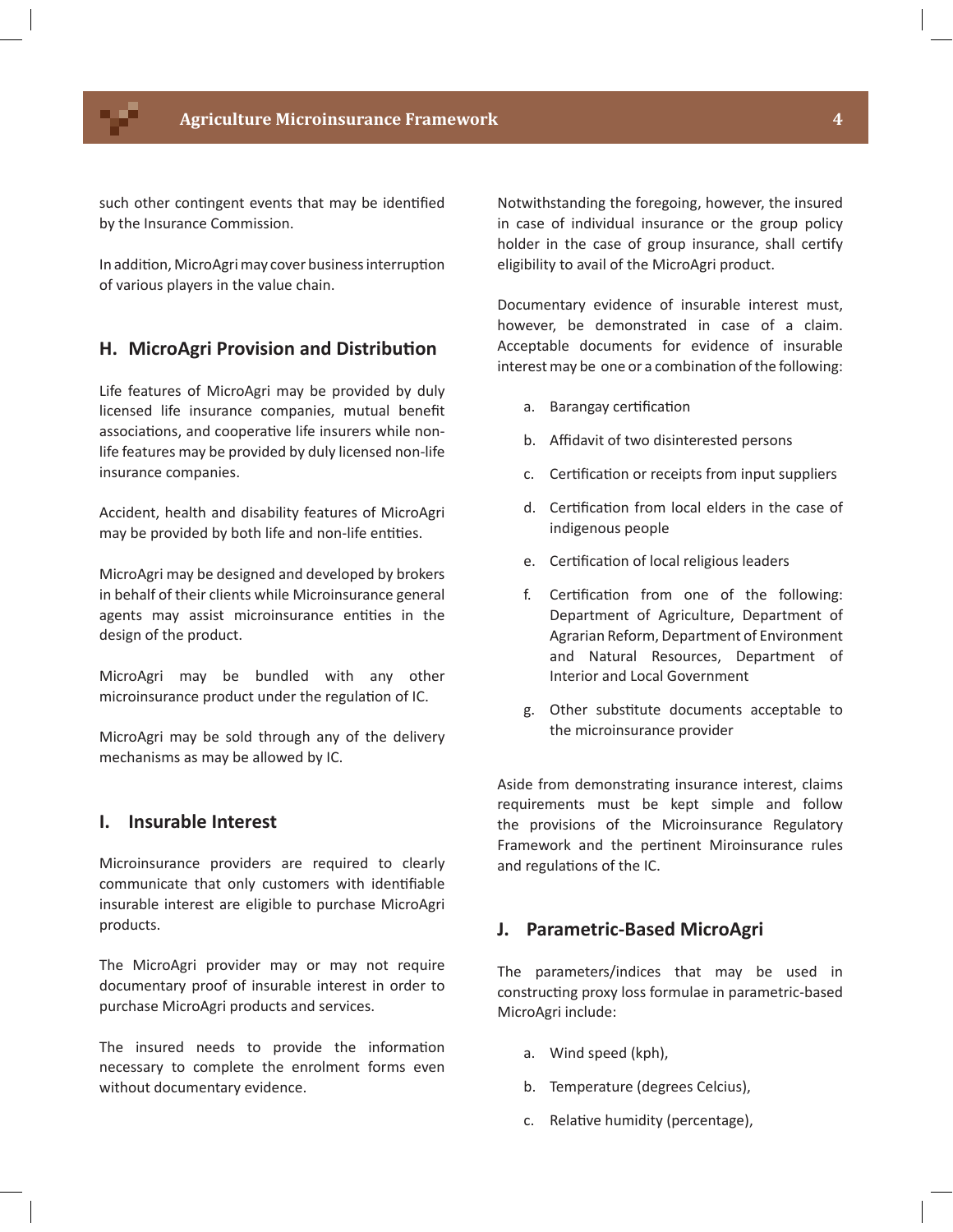#### **Agriculture Microinsurance Framework 5**

- d. Water levels, rainfall (amount of, in mm); and
- e. Other similar indices that may be permited by the Insurance Commission.

The area-based yield / average-based yield measurements and methodologies (crop-cutting, remote imagery and others) may also be applied for determining payout values.

For determination of triggers and payouts:

- a. The certified data for the trigger should come from an independent reliable entity preferably duly recognized by the government.
- b. The primary source of data shall be clearly stated in the contract including the duration of the cover.
- c. The policy contract should have a fallback mechanism to determine the trigger in case a primary source of data is not available.
- d. The MicroAgri provider shall periodically post the most recent parametric information in their website in a manner that is simple and understandable to the clients. Data source must be properly cited for easy verification by the clients.
- e. Filing of the claim shall be within a period of one (1) year from the date of the certification of the data or expiry of the contract, whichever is later.
- f. The trigger must be clearly defned and claims shall be payable within ten (10) working days upon submission of complete documents.
- g. Upon declaraton of a breach of trigger of the parameters covered, the insurer should immediately process and release the computed payouts to the insured. No proof of loss or documents may be required from the insured to prove breach of index trigger, unless the provider denies the claim.

# **K. Regulatory Relief Measures in Case of Natural Catastrophes and Disasters**

The Insurance Commission shall take into consideraton the adoption of regulatory reliefs subject to certain conditions for affected Microinsurance providers whose clients or insured were affected by the catastrophic event.

In case of catastrophic event, the claims shall be payable within 20 working days upon submission of complete requirements.

# **L. Public-Private Sector Collaboraton**

Philippine Coop Insurance Corporation to:

- a. Assist in product development;
- b. Engage in tie-ups and product bundling;
- c. Provide training for MI providers and fnancial education for clients;
- d. Act as aggregator of risks and/or as reinsurer, whenever possible.

Climate Change Commission to recommend legislation, policies, strategies and programs for MicroAgri and other risk sharing mechanisms.

Climate Change Commission, Bangko Sentral ng Pilipinas, Securites and Exchange Commission and Cooperative Development Authority to include Microagri in their advocacy and fnancial literacy activities.

Government and the private sector to formulate a data sharing protocol for purposes of developing the MicroAgri sector.

Encourage other government agencies to promote and advocate MicroAgri in their respective jurisdictions.